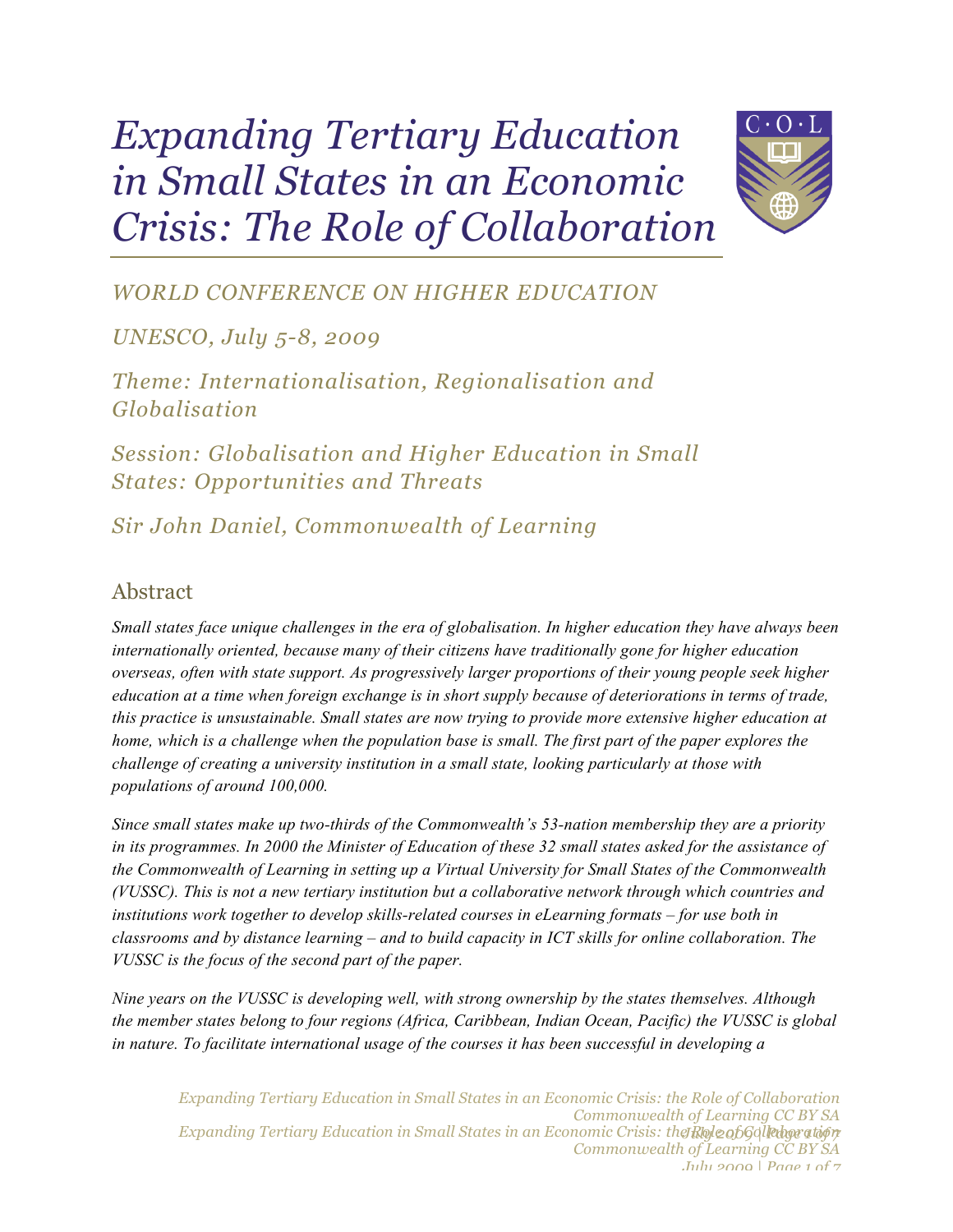*Transnational Qualifications Framework managed by the states. The presentation highlights the lessons for internationalisation, regionalisation and globalisation from the VUSSC initiative.*

#### Introduction

I am delighted to be sharing this session with Mark Bray, Michaela Martin, Hubert Charles and Emma Kruse Vaai. Mark and Michaela organised an excellent policy forum on higher education in small states last week and have reported on it. I thank them, on behalf of my constituency of Commonwealth small states, for taking that most valuable initiative.

It is a thrill to be working with Hubert Charles again. Hubert was a wonderful colleague during my time here. The Director-General trusts only his best people to run UNESCO's offices in important Member States. Hubert represented UNESCO successively in South Africa, Mozambique and Nigeria, which puts him in a class of his own. I was overjoyed, when I visited Dominica late last year, to discover that Hubert had returned to his native land as president of the Dominica State College.

And it is always a special pleasure to work with Emma Kruse Vaai. Apart from her remarkable contribution to the development of the University of Samoa she has been one of the most active players in the Virtual University for Small States of the Commonwealth that I shall be talking about. The three-week course development workshop on Disaster Management that she hosted in Samoa is the most talked about of all those workshops and we are delighted that she has agreed to host another on the Maritime Industry.

My remarks today will be in two parts. First, I would like to make some general remarks about the challenge of expanding higher education in the smaller small states. To judge by the discussions at the IIEP last week this is a hot topic right now. Given the huge cost of sending large numbers of students overseas to study developing higher education at home is a legitimate aspiration for these states. But realising that aspiration is not straightforward.

Second, I shall talk about an initiative of the Commonwealth Ministers of Education called, somewhat misleadingly, the Virtual University for Small States of the Commonwealth. Its main purpose is to help small states expand higher education, so it follows on naturally from the first part of the talk.

### Creating Universities in Small States

My title is Expanding Tertiary Education in Small States in an Economic Crisis: The Role of Collaboration. Let me begin therefore with some principles about expanding tertiary education to university level in small states. I focus particularly on the smaller small states with populations of around 100,000. I shall then come on to the role of collaboration.

My only comment on the economic crisis is to quote again the old cliché that the Chinese ideogram for 'crisis' combines the ideograms for 'danger' and for 'opportunity'. Clearly there are dangers. Some of the small states risk being hit harder by the economic downturn than their bigger neighbours. But let me stress the opportunity, which is that the crisis can facilitate policy decisions and changes that would be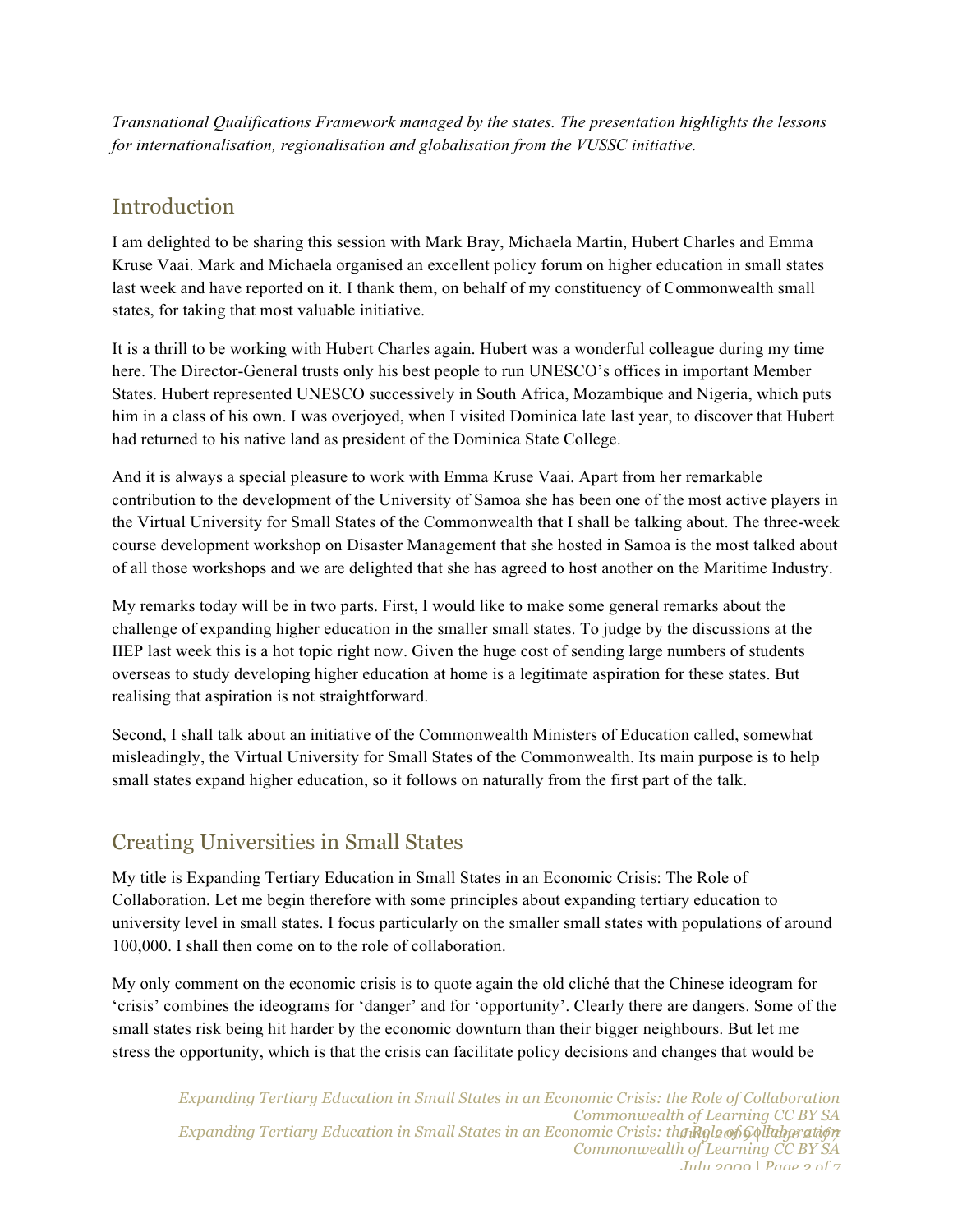more difficult in normal times. This is important because small states have a particular inertia when it comes to change. That is because everyone knows everyone else and people who do not like a government decision can simply call the president of the country on his or her mobile phone. Institutional rearrangements are particularly difficult because there is a reluctance to offend important people. I say this because I shall argue that expanding tertiary education will require rationalisation, harmonisation and conceptualisation. These are three big words that all imply disruption to the existing order of things. But a crisis does make it necessary and easier to force the kind of re-thinking that those words imply.

I shall root this first part of my remarks in the example of the Seychelles, because the Commonwealth of Learning did some work there in advising the government about the setting up of a University of Seychelles, a process that is now under way. I must stress that I am not speaking for the Government of Seychelles, nor does it necessarily agree with COL's analysis. However, I shall try to highlight some general principles that seem important.

First, I suspect that this statement made by the Ministry of Education three years ago, expressed the views of many other small states, and has probably been reinforced by the economic downturn: 'tertiary education in Seychelles is a major drain on its economy as many Seychellois are sent abroad, at considerable expense, for higher education and training since Seychelles does not have a university'. Second, however, the demographics of creating a university are challenging. Seychelles has a population of less than 100,000. In round figures a country with a similar population and demographic profile might expect some 2,000 people to leave secondary school each year of which around 800 would seek to continue to university study. If we add in some 200 adult students we have 1,000 entering students per year. Multiply by four, representing the four-year length of the programmes, and we reach the figure of 4,000. The least that can be said is that this is a narrow base on which to build a university with a reasonable range of programmes.

So the first change of concept necessary is to see the expansion in a framework of lifelong learning. Assuming a population of 50,000 between the ages of 15 and 44, and assuming 25% of them take part in some form of tertiary-level lifelong learning each year, gives a figure of 12,500, which starts to look more promising. Clearly it would take time to achieve such figures, but it would be possible if lifelong learning were the policy foundation of the institution from the start.

This is one example of the general need to aggregate supply and demand around the new or expanded institution. Aggregating demand for different types of education and training increases the scope of programming required but also increases numbers and opportunities for synergy. The same goes for levels. Putting upper secondary studies under the umbrella of the tertiary institution on the model of community colleges, sixth-form colleges, or what Quebec calls CEGEPs, also helps to ramp up numbers and ensure more efficient deployment of staff.

The same goes for bringing all tertiary institutions together under one administrative umbrella and operating in all the modes of teaching and learning necessary to reach the maximum numbers possible. It is also helpful to aggregate relations with the outside world, rationalising the deployment of scarce academic staff, seeing overseas partnerships in a holistic manner and negotiating some good deals, and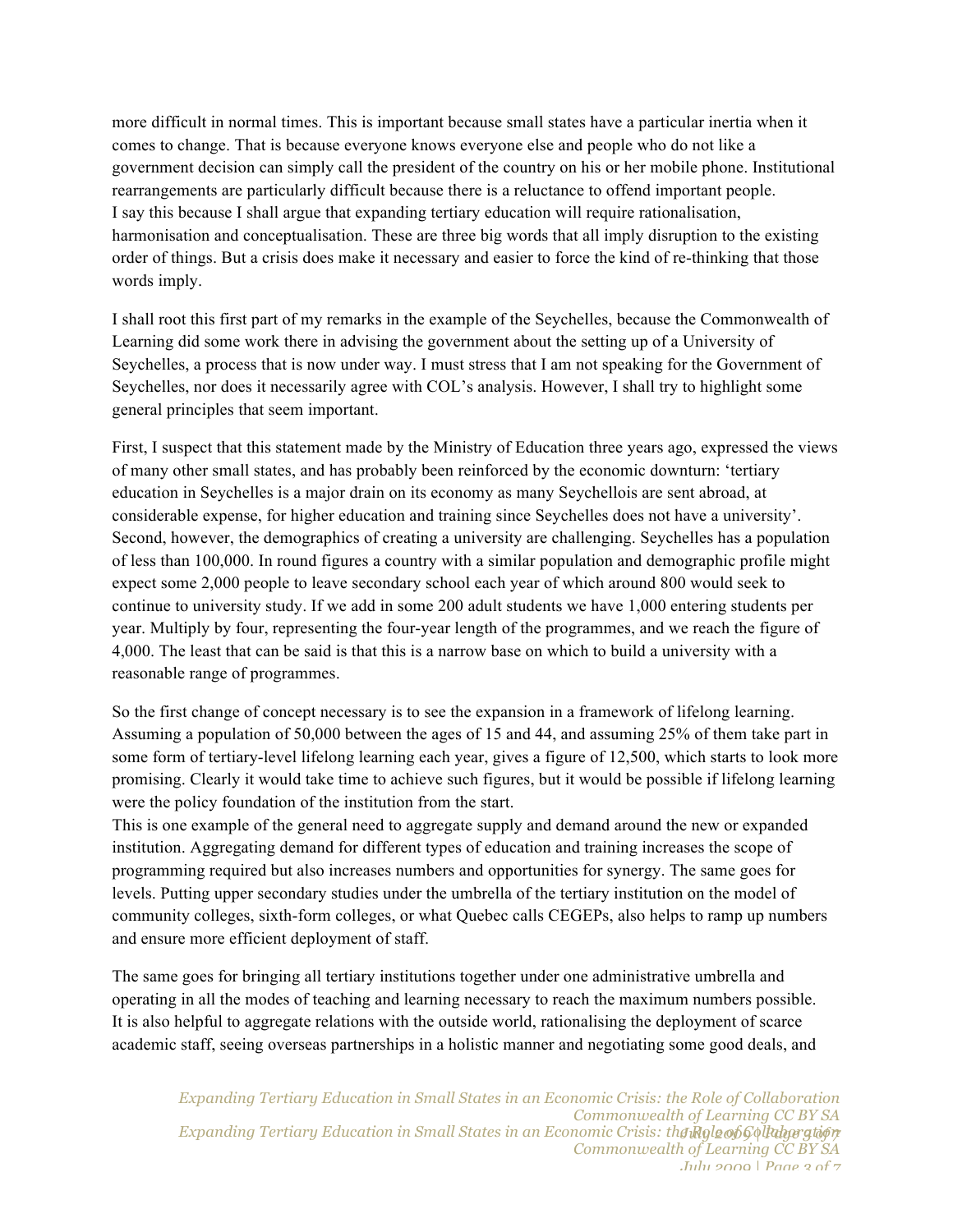joining forces with other states to negotiate fees arrangements for those students that do need to go overseas. I am sure that Emma will have more to say about that.

There are also opportunities to share training and courseware development with other small states.

Finally, I suggest that any initiative to expand tertiary education in small states needs to use technology to the maximum. It is very easy to write policy papers that are full of modern rhetoric but to create a reality that is deeply traditional and will not stand up to economic forces.

The Virtual University for Small States of the Commonwealth Let me now move to the second part of these remarks and give you a brief sketch of the Virtual University for Small States of the Commonwealth. I shall start by setting the context and then we shall answer the standard questions about what we call the VUSSC Context.

I first recall that 32 of the 53 Member States of the Commonwealth are identified as small states. They mostly have populations of fewer than 1.5 million people and include island states in the Caribbean, the Mediterranean, the Pacific and the Indian oceans, as well as landlocked states like Lesotho and coastal states like The Gambia and Belize.

These 32 Commonwealth small states account for about three-quarters of all the world's small states, so the Commonwealth takes a lead role internationally in promoting their interests.

The fragile economies of many small states are very sensitive to changes in the terms of trade for their exports, which are mainly agricultural. Transport costs are high for both the landlocked and island nations. Finally, they are particularly sensitive to a range of natural disasters: hurricanes, earthquakes, tsunamis and the general rise in sea-level.

### Why the VUSSC?

So why a Virtual University for Small States of the Commonwealth? It is an initiative of the Ministers of Education of the Commonwealth. When they held their triennial conference in Canada in 2000 they faced two challenges.

First, the UN's Millennium Declaration and the Dakar World Forum on Education for All had put the spotlight on the imperative of expanding access to education at all levels. Second, however, the rich world was carried away by the dotcom frenzy as the Internet began to introduce radical changes to business and communication. Prophets and vendors claimed that henceforward all true learning would take place in front of the computer screen.

The ministers from the small states believed that by working together as a network of small states they could create a collective capacity for online learning and harness the eWorld for the benefit of their peoples. They called this network the Virtual University for Small States of the Commonwealth (VUSSC)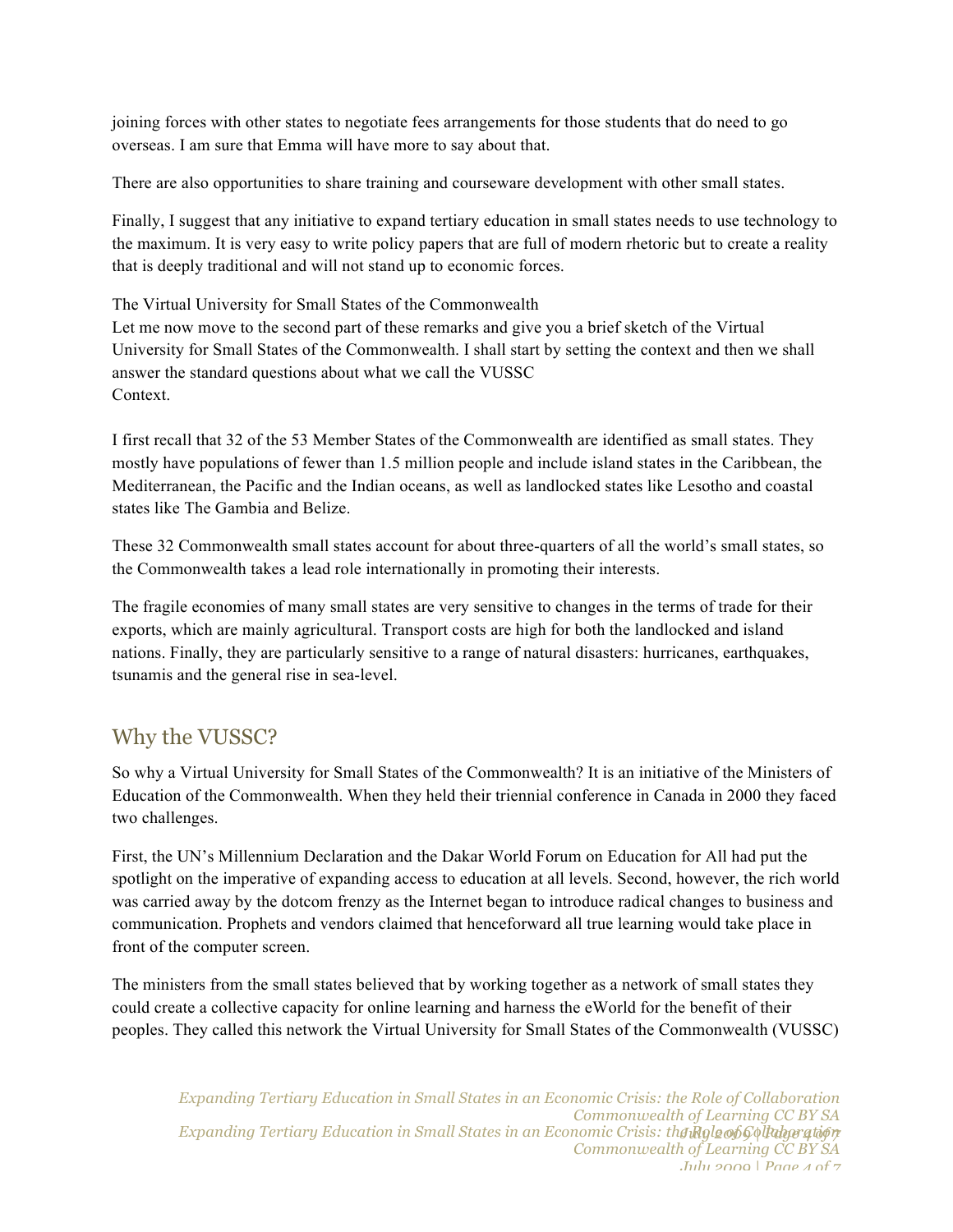and asked COL to help them. What is the VUSSC?

So what is this Virtual University and what is it for? It has been said that the Holy Roman Empire was neither holy, Roman, nor an empire. Similarly the Virtual University for Small States of the Commonwealth is neither fully virtual, nor a university in the sense of being a degree-awarding body. It is a collaborative network of the small states of the Commonwealth.

Its first aim is to expand tertiary education in these countries – both face-to-face offerings and distance learning. Most of the small states do not have their own universities but nearly all of them have small tertiary colleges. Some states, such as Seychelles and St. Lucia, are developing these into national universities; others, such as St. Vincent and the Grenadines, have merged them to create a multi-purpose national institution with greater critical mass.

The second aim is to enable the small states to be players in the world of online learning. Bridging the digital divide is a key objective. When did the VUSSC develop?

The idea of the VUSSC was hatched at 14CCEM, the Education Ministers conference in 2000, and COL then helped a smaller group of Ministers develop a formal proposal. This was approved at 15CCEM in Edinburgh in 2003 and COL was asked to continue facilitating the project.

Since then the VUSSC has developed steadily and has created a snowball effect – even though few of the small states ever experience snow. All 32 small states are now involved.

The most visible milestones in its progress, which have done much to generate a sense of excitement and momentum around the VUSSC, have been the six course development workshops, or boot camps. There were two other significant developments last year.

First, working with the South African Qualifications Authority VUUSC members have developed a Transnational Qualifications Framework to facilitate movement of courses and programmes between states. Establishing the credibility of VUSSC offerings is particularly important since a number of the small states, whether deservedly or not, have a reputation for being safe havens for the operations of degree mills and bogus institutions.

Second, last November the University of the West Indies offered the first fully online course under the VUSSC banner, with students enrolling from many countries in the network.

The next major milestone was the launch this year of a VUSSC portal giving details of the courses that accredited institutions in the small states are offering internationally.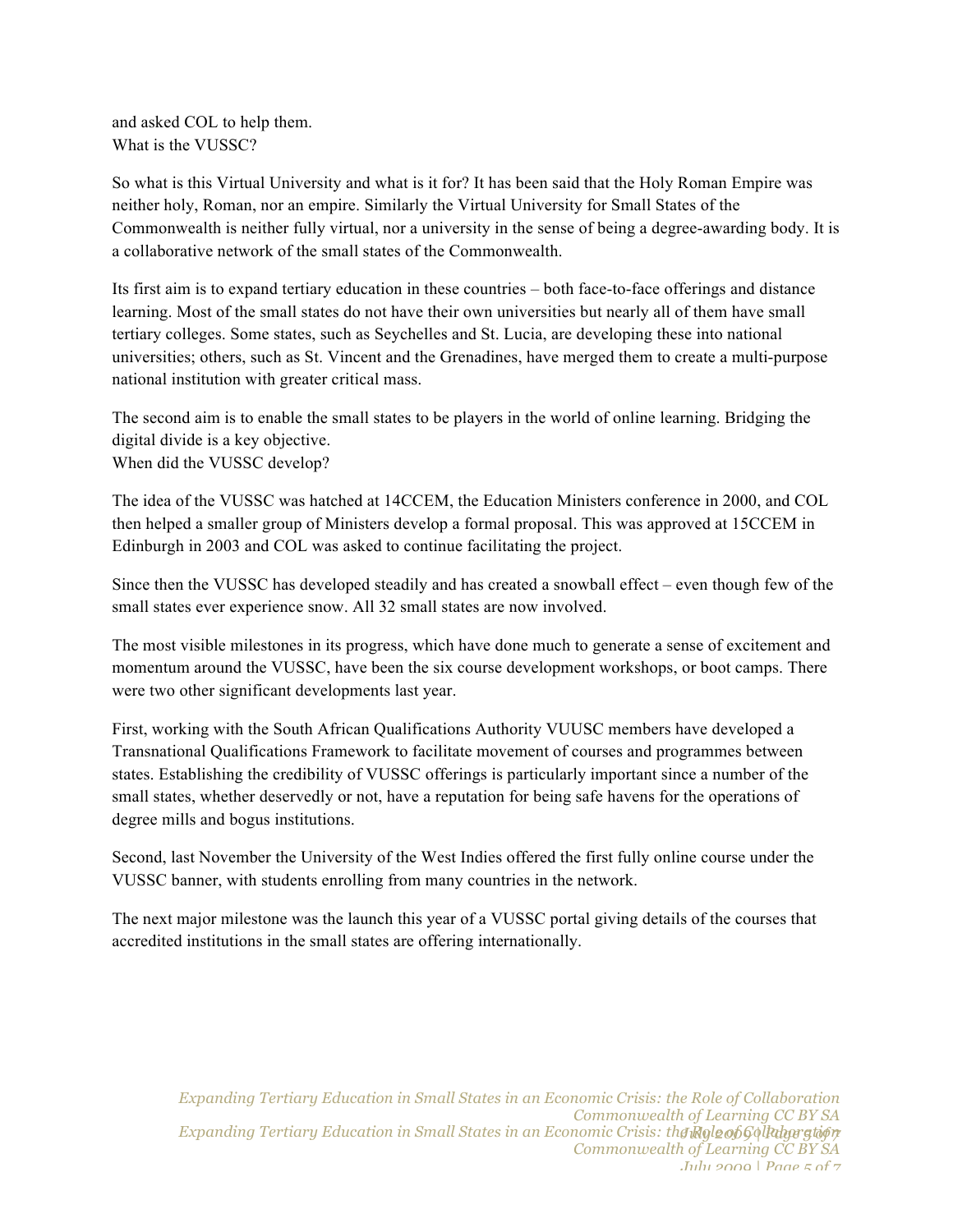#### Where Does the Money Come From?

Where does the money for VUSSC developments come from?

The proposal for VUUSC that the Ministers approved in 2003 called for the expenditure of some \$20 million over the first five years. However, no donors stepped forward to fund the infrastructure costs of the VUSSC so rather than being developed as a donor project from the top down it has been built from the bottom up as a bootstrap operation. This may be no bad thing.

However, funds for some operating costs have been forthcoming. Given the importance of small states to the Commonwealth the Commonwealth Fund for Technical Cooperation has given a multi-year grant. Because of the VUSSC's commitment to developing courseware as open educational resources the William and Flora Hewlett Foundation has supported some of the course development workshops, as has the Government of Singapore. Finally, COL has integrated support of the VUSSC into its programme and the states themselves have invested significantly in the salary costs of their nationals who have attended VUSSC events.

## How is the VUSSC Managed?

My next question is: how is the VUSSC managed? VUUSC is not a COL project but an initiative of the small states themselves. In 2008 the states took over the management of the VUSSC through the creation of a formal Management Committee for the initiative overall and another group to oversee the implementation of the Transnational Qualifications Framework.

COL continues its behind-the-scenes support. South African Paul West has done a brilliant job developing the strategy that has brought us to this point and John Lesperance, from Seychelles is now dedicated full-time to the VUSSC.

# What About the Boot Camps?

Most people who have heard of the VUSSC will have heard about the course development workshops, familiarly known as boot camps because of the basic training they provide in IT skills. There have been six boot camps to date:

- 2006 Mauritius: Tourism and Entrepreneurship
- 2007 Singapore: Professional Development for Education
- 2007 Trinidad & Tobago: Life Skills
- 2007 Samoa: Disaster Management
- 2008 Seychelles: Fisheries
- 2008 Bahamas: Building and Construction

Further workshops on the Maritime Industry and Agriculture and Agro-Business will be held later this year in Samoa and Maldives respectively. These events bring together subject experts from up to 20 states for a period of three weeks. They are given the training necessary to develop eLearning materials through